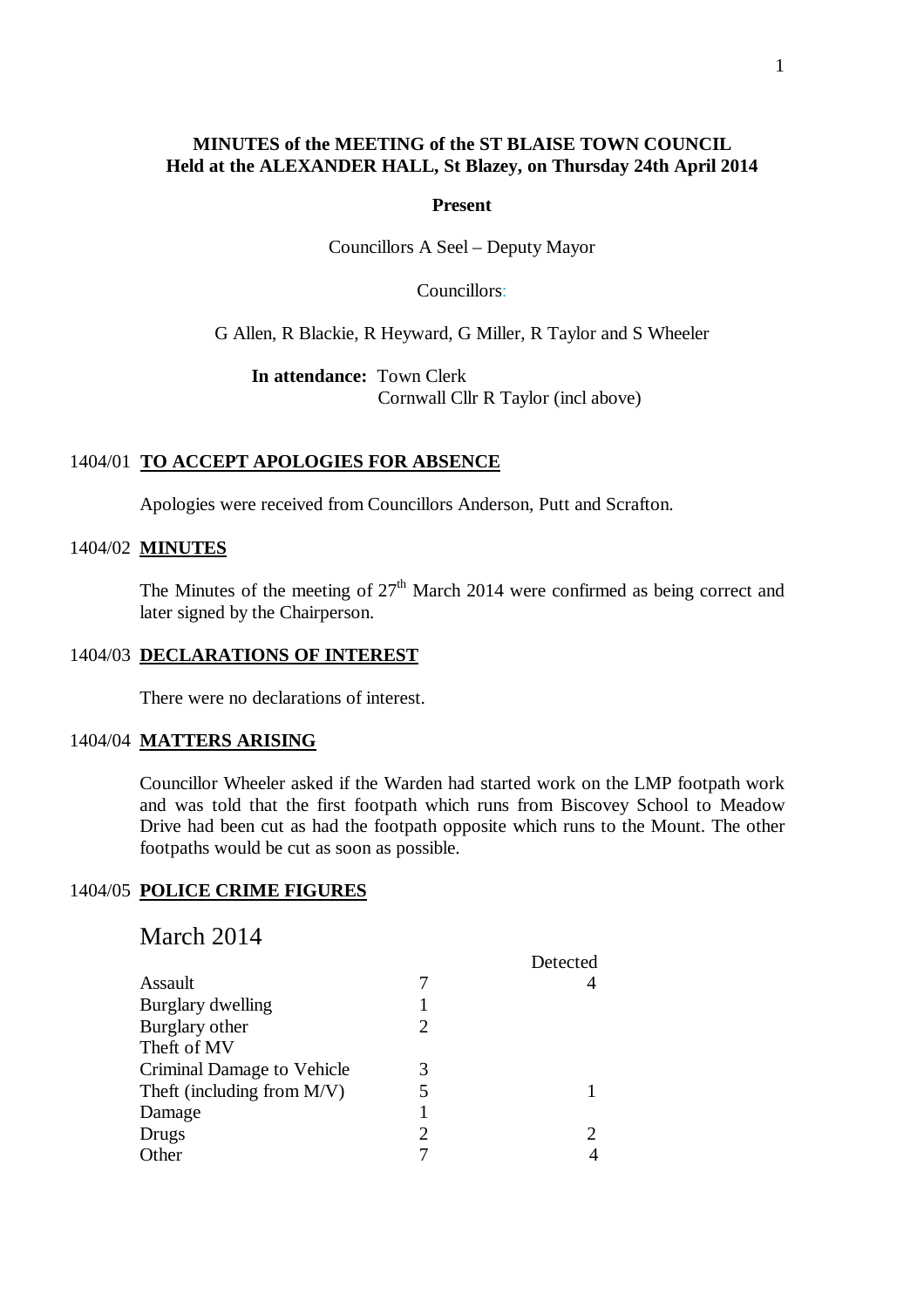| <b>TOTAL:</b>      |    |     |
|--------------------|----|-----|
|                    |    |     |
| <b>March 2013:</b> | ኃበ | 1 4 |

TOTAL CALLS/LOGS FOR ST BLAISE March 2014 – 83

There were no representatives from the police in attendance to give a report.

# 1404/06 **A REPORT FROM CORNWALL COUNCILLOR ROY TAYLOR**

Since the last St Blaise Town Council meeting in a addition to my town council and county council duties, I have chaired a Burrows Centre board meeting and a Fourways Charity meeting. I have attended the funeral of Garth Netherton, a Biscovey Infants School Governors meeting, two St Austell Bay regeneration meetings, a Cornwall Council Chief Officers selection panel, a meeting with protestors and our MP on the farm adjacent to the site proposed for the Polharmon wind turbine, the opening of the PBBL/NP shop and the PBBL giveaway and Health and Wellbeing training. I have held an advice surgery.

I have been trying to get the Roundhouse turntable repaired, this is an expensive and an ongoing campaign. I have been trying to persuade the Co-op to repair the two lights nearest to the store on the footpath to Polgrean. If they choose not to fix them then I will go down the enforcement route again. I have received a complaint about the lack of lighting in Piggy Alley and I have a new enhanced DBS check.

Councillor Taylor provided the Council with a breakdown of how the Cornish Arms development S106 money will be spent.

### 1404/07 **A REPORT FROM CORNWALL COUNCILLOR DOUG SCRAFTON**

Councillor Scrafton was unable to attend the meeting but asked the Clerk to inform the Council that he had requested that planning application PA14/1614, demolition of 1 existing dwelling and erection of 44 New Dwellings on the land east of Mount Crescent, be referred to the development control committee. The meeting will be on  $12^{th}$  May 14.

# 1404/08 **COMMUNITY WARDENS REPORT**

I have kept abreast of the overgrowth in Piggy Alley, the area around each of the welcomes stones has been strimmed as has the town car park. I have attended fixed penalty training but have yet to receive my certificate. I will continue with the LMP maintenance once the work on the Bell Tower has been completed.

### 1404/09 **COMMEMORATIVE SEAT**

St Blazey Labour Party have asked the Town Council for a donation towards a commemorative bench for Jim Gummoe, a retired Town Councillor and St Blazey Labour Party member. The Council considered a donation towards the cost of the bench but were concerned that this would set a precedent. Cllr Blackie proposed that the Council pay for plaque only, Councillor Miller seconded the proposal. Councillor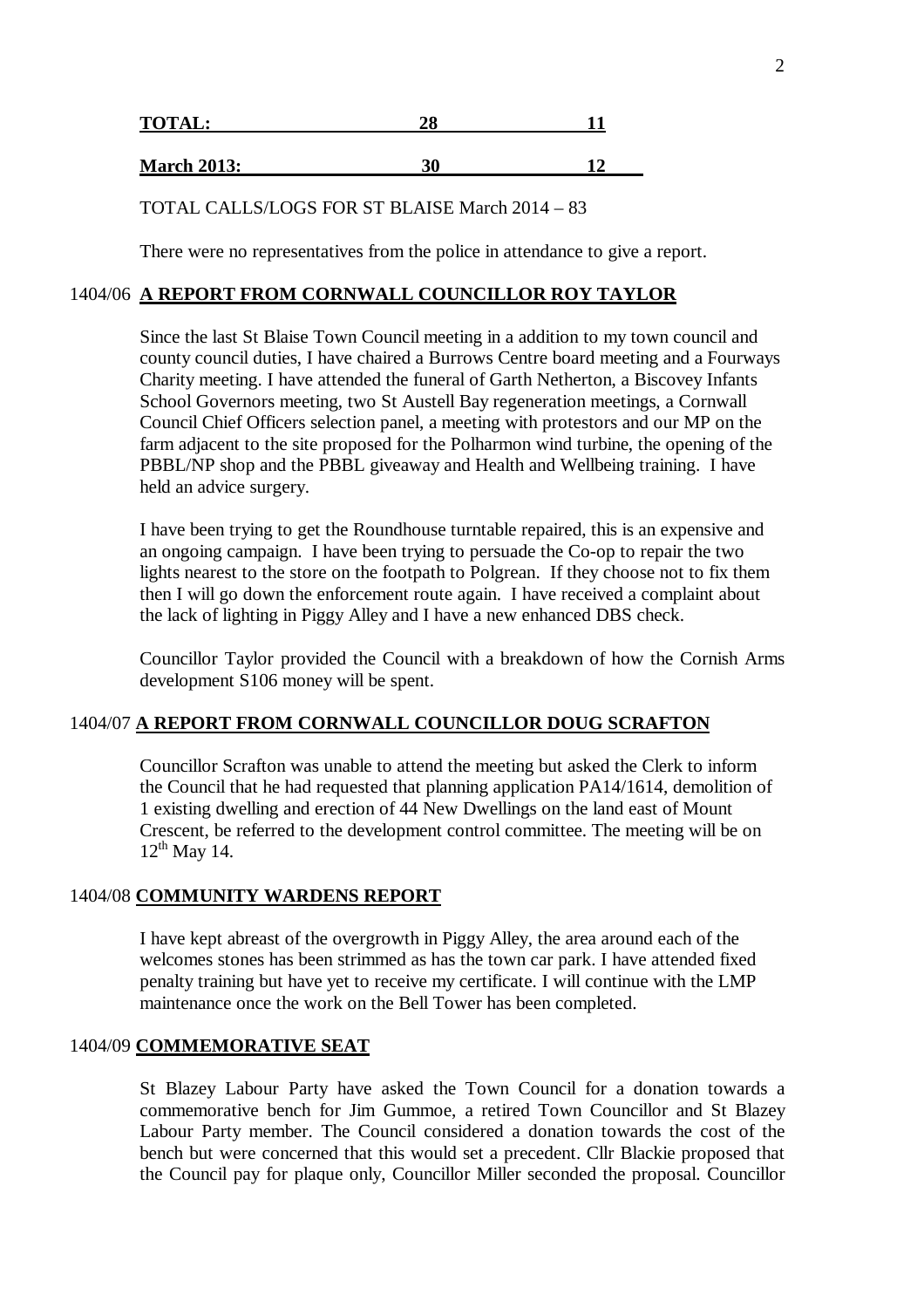Taylor proposed an amendment that the Council pay for the plaque, hard standings and installation, this amendment was seconded by Councillor Heyward, the Council voted in favour of accepting the amendment in place of the original motion, the Council then voted on the amended proposition, all agreed and so it was RESOLVED.

# 1404/10 **LAND AT POLGOVER WAY**

There is a piece of land that can be entered on a footpath between 92 and 93 Polgover Way and between 198 and 200 Old Roselyon Road currently belonging to Wainhomes. Wainhomes have offered this land for sale at £1.00 plus legal fees. Councillor Heyward proposed that the Council accept the offer, Councillor Wheeler seconded the proposal. Councillor Taylor abstained from the vote but all the other Councillors were in favour and so it was RESOLVED.

# 1404/11 **2013-2014 END of YEAR ACCOUNTS**

The Town Clerk presented the accounts for 2013/14 to the council. Councillor Allen proposed that they be accepted, Councillor Heyward seconded, all the Councillors agreed and so it was RESOLVED.

The Council will carry £190,852 into the new financial year. The reserves will be apportioned as follows:-

Council running costs (in case of emergency) -  $\pm$  70,852<br>Community Centre (purchase) -  $\pm$  120,000 Community Centre (purchase)

The Council all agreed and approved:-

The council approved the accounting statements prepared in accordance with the requirements of the Accounts and Audit Regulations and proper policies.

The Council have maintained an adequate system of internal control, including measures designed to prevent and detect fraud and corruption and reviewed its effectiveness. The Council has made proper arrangements and accepted responsibility for safeguarding the public money and resources in its charge.

The council has only done things that it has the legal power to do and has complied with proper practices in doing so.

The Council has during the year given all persons interested the opportunity to inspect and ask questions about the council's accounts.

The council has considered the financial and other risks it faces and has dealt with them properly.

The council has arranged for a competent person, independent of the financial controls and procedures, to give an objective view on whether internal controls meet the needs of the council.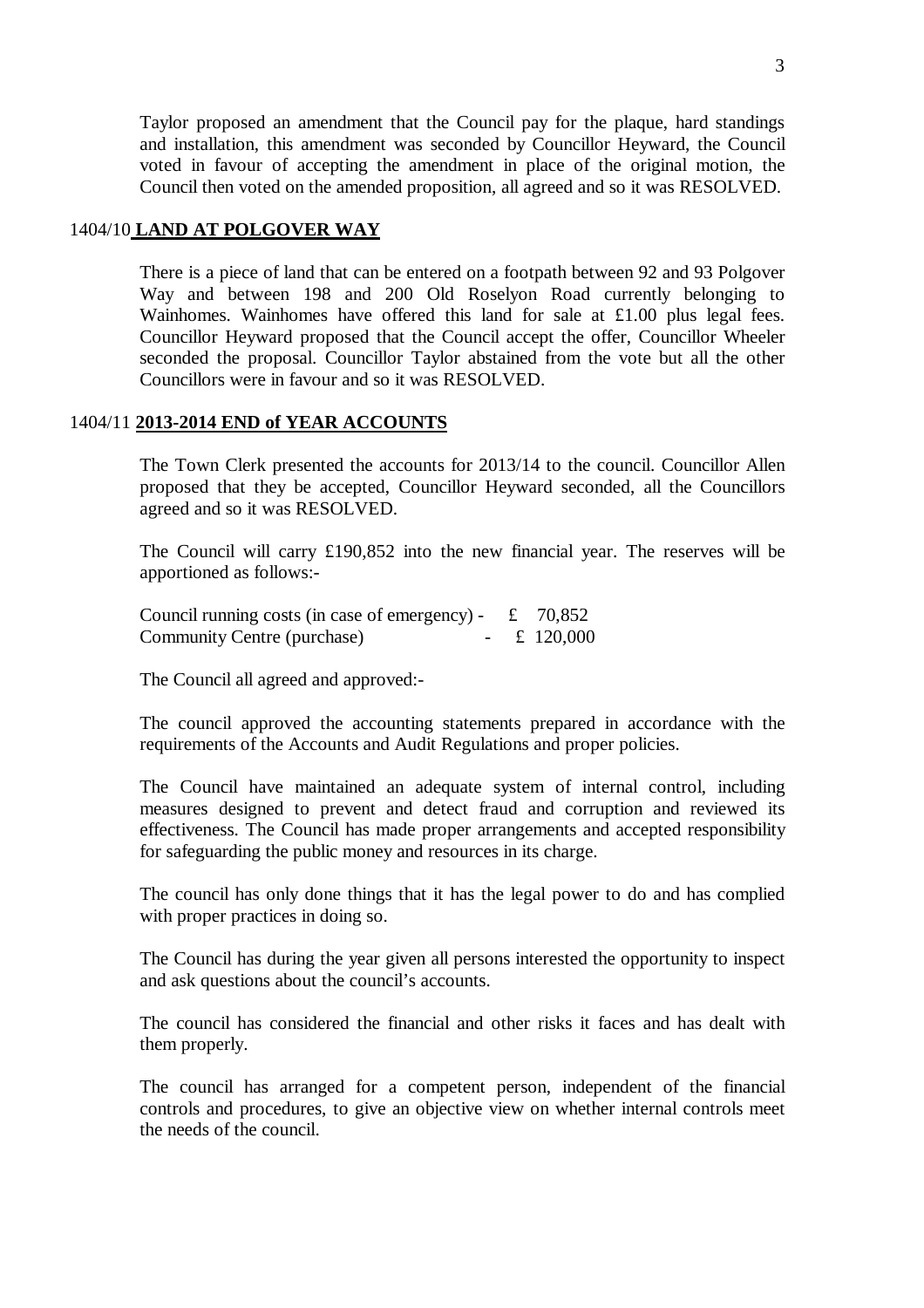The Council have responded to matters brought to its attention by internal and external audit.

The council has disclosed everything it should have about its business activity during the year including events taking place after the year end where relevant.

#### 1404/12 **PROJECT LIST**

**Burrows Centre –** Councillor Taylor told the Council that he is concerned about a large Business Rates demand that has been received. The Burrows Centre has had a 100% Rate Relief until now. Councillor Taylor is talking with Cornwall Council representatives hoping that there may be a discretionary relief available.

**Neighbourhood Planning –** The Neighbourhood Planning Team will be meeting with our representative from Planning Aid on Monday to discuss our way forward and will be having training on Tuesday as we now ready to build Objectives.

**WW1 Anniversary** – Mount Charles Youth Band will be included in the celebrations on August 3rd. Par Old Cornwall Society are helping with the preparations for the exhibition to be held at Gott Hall. Tywardreath and Par are progressing with their plans for Poppy planting and Councillor Allen is making arrangements with Eden for St Blaise. A meeting is to be arranged regarding the placing of the plaque at the new Chapel of Rest. Tywardreath Royal British Legion are unable to join in the commemorations as it falls on the same day as their County Rally.

**The Bell Tower** – The Bell Tower has been moved to the entrance of the Car Park, the land preparations are underway and it is hoped that this will be completed next week. Councillor Taylor asked that his thanks be passed on to all those involved in the work that has taken place. All Councillors present asked that their gratitude be conveyed also.

# 1404/13**TOWN CLERKS REPORT**

The Clerk informed the Councillors of the proposed changes to take place at St Blazey Post Office from May 2014. The Council believe the changes to be acceptable and therefore the Clerk will not need to comment.

The Clerk has received a letter from Fowey Community College thanking the Council for supporting a Work Experience placement this year and asking if we would accommodate another next year. Our Warden is prepared to support the scheme and the Councillors agreed to do so too.

The Clerk has received a letter from Nature Trails who are a voluntary partnership working on the future of the Clay Trails. They are inviting a member of the Council to join them. Councillor Allen may be interested, the Clerk will write asking them to let the Council know of their next meeting so he can attend.

A small local group would like to hold a consultation event regarding the future of King Edward Gardens on site on  $6<sup>th</sup>$  July 2014. They request that the Town Council be the umbrella organisation for this. The Councillors gave their consent.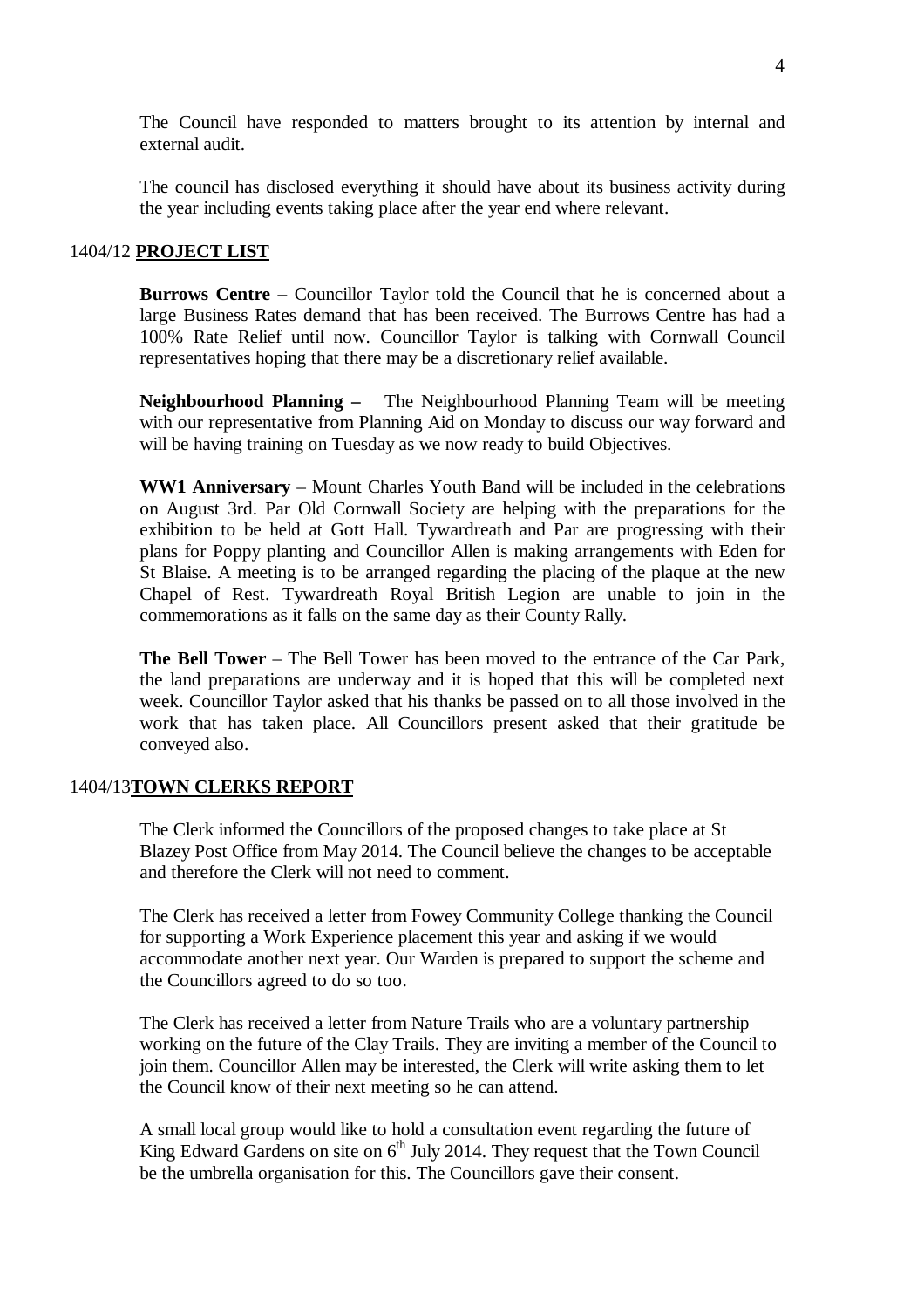# **Road Traffic Regulation Act 1984 S.14: Temporary Prohibition of Traffic**

| Location: | Harbour Road and Par Moor Road, Par          |
|-----------|----------------------------------------------|
| Timing:   | 9th to 10th May 2014 (1900 to 0700 hours)    |
| Reason:   | <b>CORMAC Solutions Ltd - Gully Emptying</b> |

# 1404/14**PLANNING MATTERS**

There has been one planning application received and it was RESOLVED to object to it.

| PA14/02390 | <b>Retrospective Planning</b>                         |
|------------|-------------------------------------------------------|
|            | <b>Conservatory built without Planning Permission</b> |
|            | 58 Bobs Road                                          |
|            | <b>St Blazey</b>                                      |

Planning Application Results Received

| PA 14/01226 | Proposed touring and caravan park, tent pitches, toilet and<br>shower facilities and revised vehicular access.<br>Brittania Inn<br><b>St Austell Road</b><br><b>St Blazey Gate</b><br><b>WITHDRAWN</b>                                                       |
|-------------|--------------------------------------------------------------------------------------------------------------------------------------------------------------------------------------------------------------------------------------------------------------|
| PA14/01477  | $SWW - Full Planning$<br>Siting of control cabinet (1m high, 0.4m wide and 1.5m long) to<br>house electrical control system which is designed to manage<br>storm water discharge from the combined sewerage system.<br>1 Tredenham Close<br><b>St Blazey</b> |

APPROVED

# 1404/15**ACCOUNTS**

April 14

# **Payments Received <b>Expenditure**

| <b>Hall Bookings</b> | 653.50      | <b>Broadband</b><br>32.55 |
|----------------------|-------------|---------------------------|
| Interest (high)      | 110.10      | Insurance $3/14$ 12.00    |
| <b>Hall Bookings</b> | 289.50 3/14 | 187.11<br>Insurance       |
| Interest             | 3.71        | <b>HMRC</b><br>563.16     |
| <b>Black Sacks</b>   | 24.503/14   | 427.38<br>$CC$ (pen)      |
| Precept              | 35100.00    | Clerks Sal<br>1307.33     |
| <b>CTS</b> Grant     | 6163.90     | UK Fuels<br>98.79         |
|                      |             |                           |

| 32.55                |
|----------------------|
| Insurance 3/14 12.00 |
| 187.11               |
| 563.16               |
| 427.38               |
| 1307.33              |
| 98.79                |
| Wardens Wage 520.00  |
| 22.00                |
| 14.38                |
| 10.47                |
|                      |